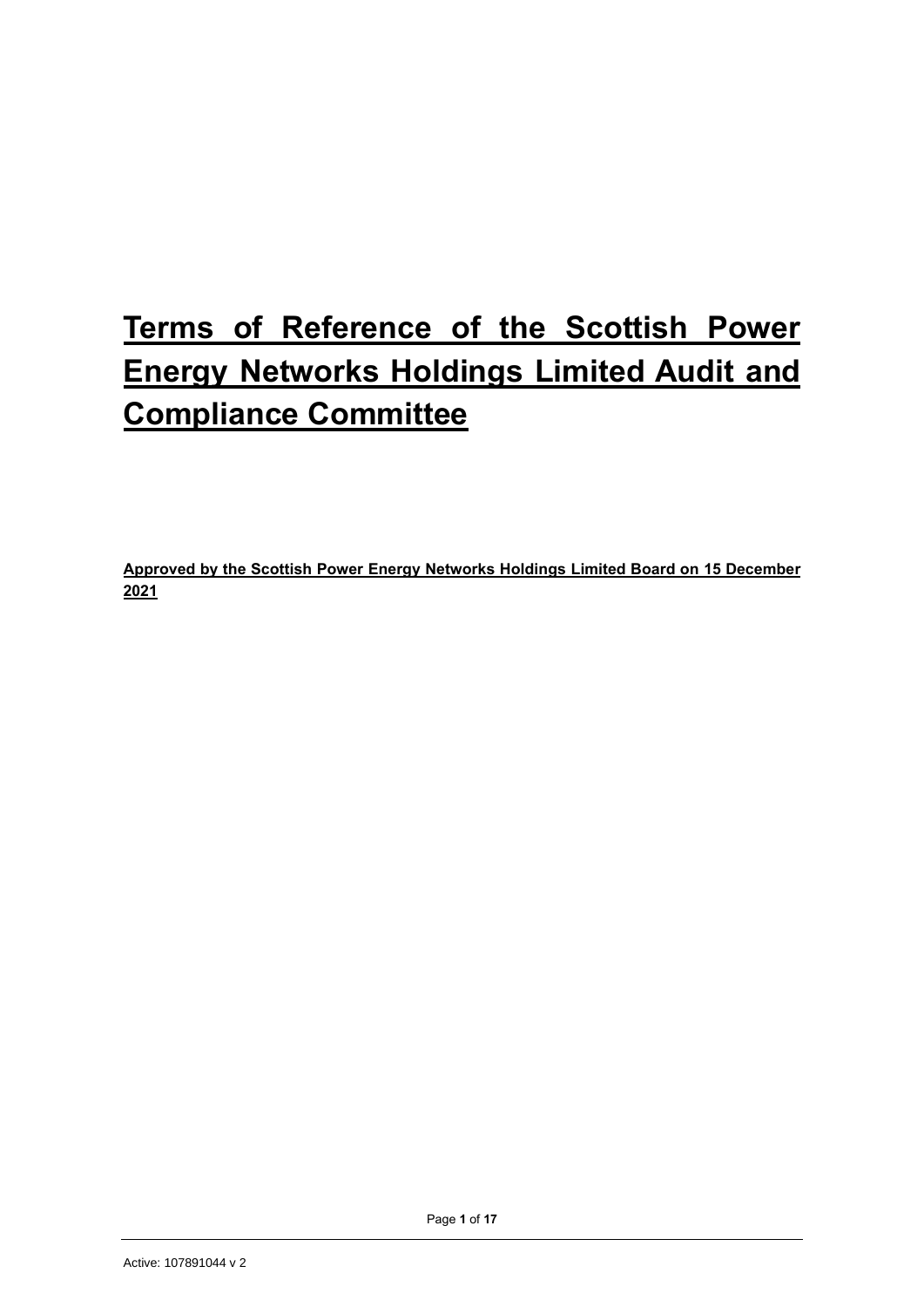## **CONTENTS**

| CHAPTER I.- NATURE, PURPOSE AND APPROVAL OF THE TERMS OF REFERENCE 4     |  |
|--------------------------------------------------------------------------|--|
|                                                                          |  |
|                                                                          |  |
|                                                                          |  |
|                                                                          |  |
| Article 4.- Scope of Functions. Information to the Board of Directors 13 |  |
|                                                                          |  |
| CHAPTER III.- FORMATION, APPOINTMENT AND CESSATION OF MEMBERS  13        |  |
|                                                                          |  |
|                                                                          |  |
|                                                                          |  |
|                                                                          |  |
|                                                                          |  |
|                                                                          |  |
|                                                                          |  |
|                                                                          |  |
|                                                                          |  |
|                                                                          |  |
| CHAPTER V.- POWERS OF THE COMMITTEE, PARTICIPATION, RIGHTS TO RECEIVE    |  |
|                                                                          |  |
|                                                                          |  |
|                                                                          |  |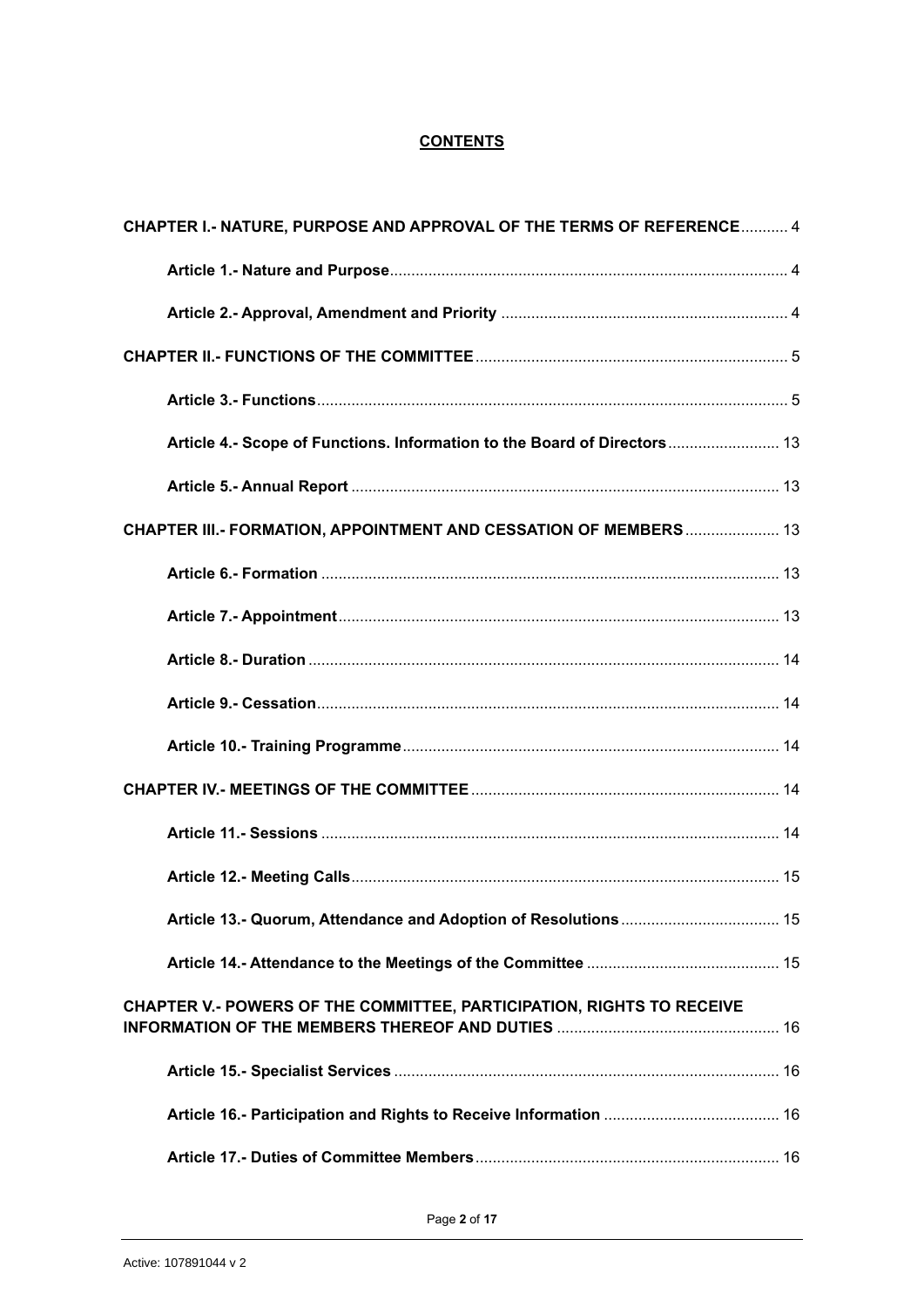| CHAPTER VI.- COMPLIANCE, INTERPRETATION AND INTEGRATION OF THE |  |
|----------------------------------------------------------------|--|
|                                                                |  |
|                                                                |  |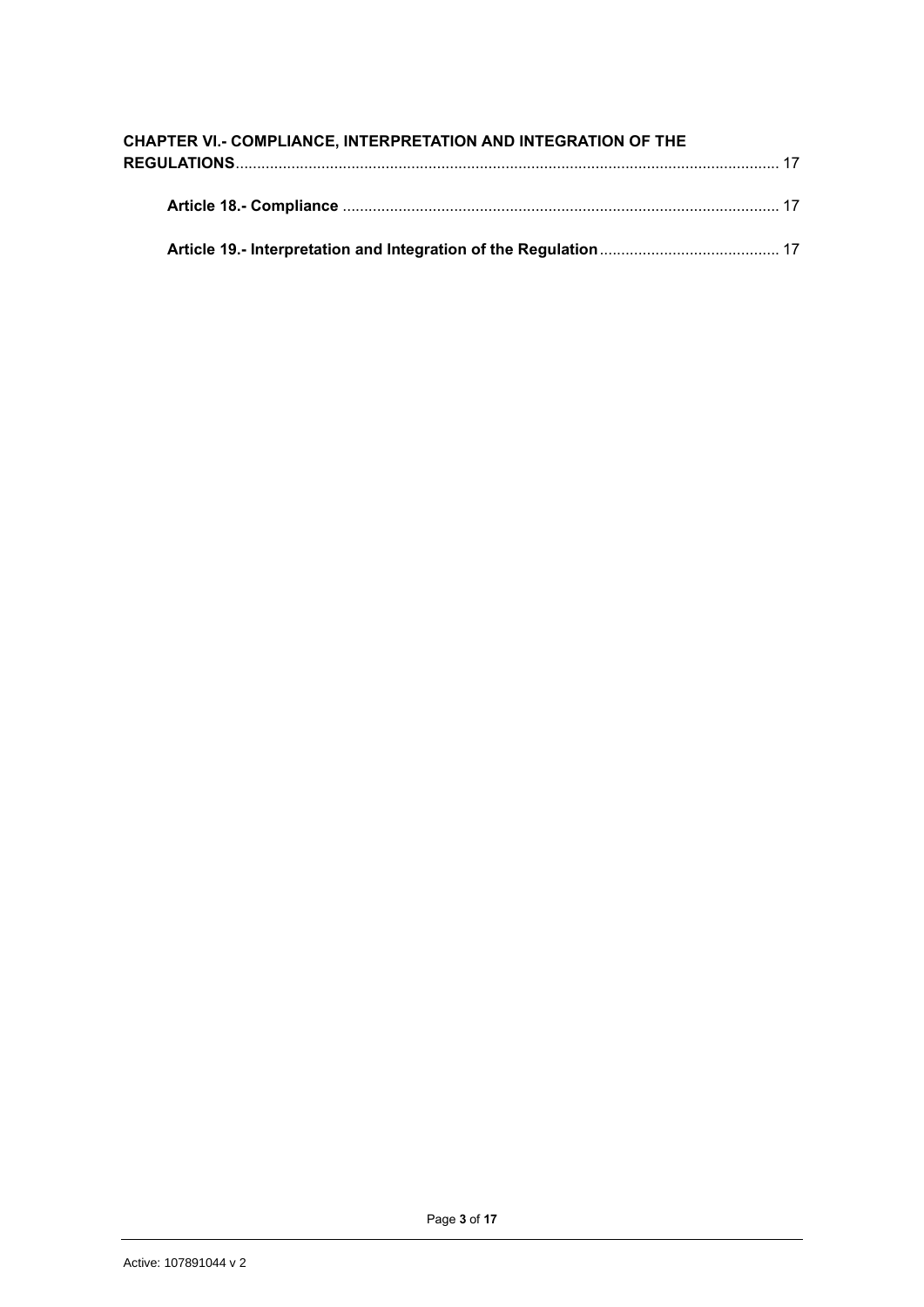#### <span id="page-3-0"></span>**CHAPTER I.- NATURE, PURPOSE AND APPROVAL OF THE TERMS OF REFERENCE**

#### <span id="page-3-1"></span>**Article 1.- Nature and Purpose**

- **1.** In accordance with the provisions of the Articles of Association of Scottish Power Energy Networks Holdings Limited (the "**Company**"), the board of directors of the Company (the "**Board of Directors**", a director thereof being a "**Director**") have established the Energy Networks Audit and Compliance Committee (the "**Committee**"), a permanent internal body, having an informative and consultative role, without executive functions, with powers of information, assessment and presentation of proposals to the Board of Directors within its scope of action, which shall be governed by the Memorandum and Articles of Association of the Company and these Terms of Reference of the Committee (the "**Terms of Reference**").
- **2.** These Terms of Reference are based on the independence of the Committee and aim to develop its functions by establishing the principles of action and the internal operational regime of the Committee within the regulated business within the ScottishPower Group (being, for the purposes of these Terms of Reference, the group whose controlling entity, within the meaning established by law, is Scottish Power Limited) ("**SP Energy Networks Business**"), provided that this does not undermine the separation of activities and the protection of commercially sensitive information in accordance with the legal provisions regarding the separation of regulated activities.
- **3.** At the same time, taking into consideration the fact that the indirect sole shareholder of the Company is the sub-holding company Scottish Power Limited, which in turn is indirectly wholly owned by Iberdrola, S.A. ("**Iberdrola**"), the listed holding company and controlling entity of the Iberdrola group, pursuant to Spanish law, to which the Company belongs (the "**Iberdrola Group**"), these Terms of Reference also aim to establish, as the Company is a head of business sub-holding company of the Iberdrola Group and the ScottishPower Group, the framework of relationships and information exchange that is to exist between the Committee, the unit or department responsible for internal audit and compliance within the Company, the corresponding committees and divisions or units of Iberdrola, i.e. the Iberdrola Audit and Risk Supervision Committee (the **"Iberdrola Audit and Risk Supervision Committee"**) and the corresponding committees and divisions or units of Scottish Power Limited and, as the case may be, of the subsidiaries of the Company, with the purpose of, without compromising its independence, enabling the proper exercise of its functions in accordance with the law and internal corporate governance rules, safekeeping in all cases compliance with the regulations applicable to each company.

## <span id="page-3-2"></span>**Article 2.- Approval, Amendment and Priority**

- **1.** These Terms of Reference or any amendment of the same must be approved by way of a resolution of the Board of Directors of the Company, on the proposal of the chair of the Board of Directors or the Chair of the Committee.
- **2.** These Terms of Reference further develop and supplement the provisions of the Articles of Association of the Company and the terms of reference of the Board of Directors applicable to the Committee. In the event of any conflict, the provisions of the terms of reference of the Board of Directors shall prevail over these Terms of Reference, and in any case the Articles of Association of the Company shall prevail over the provisions of both.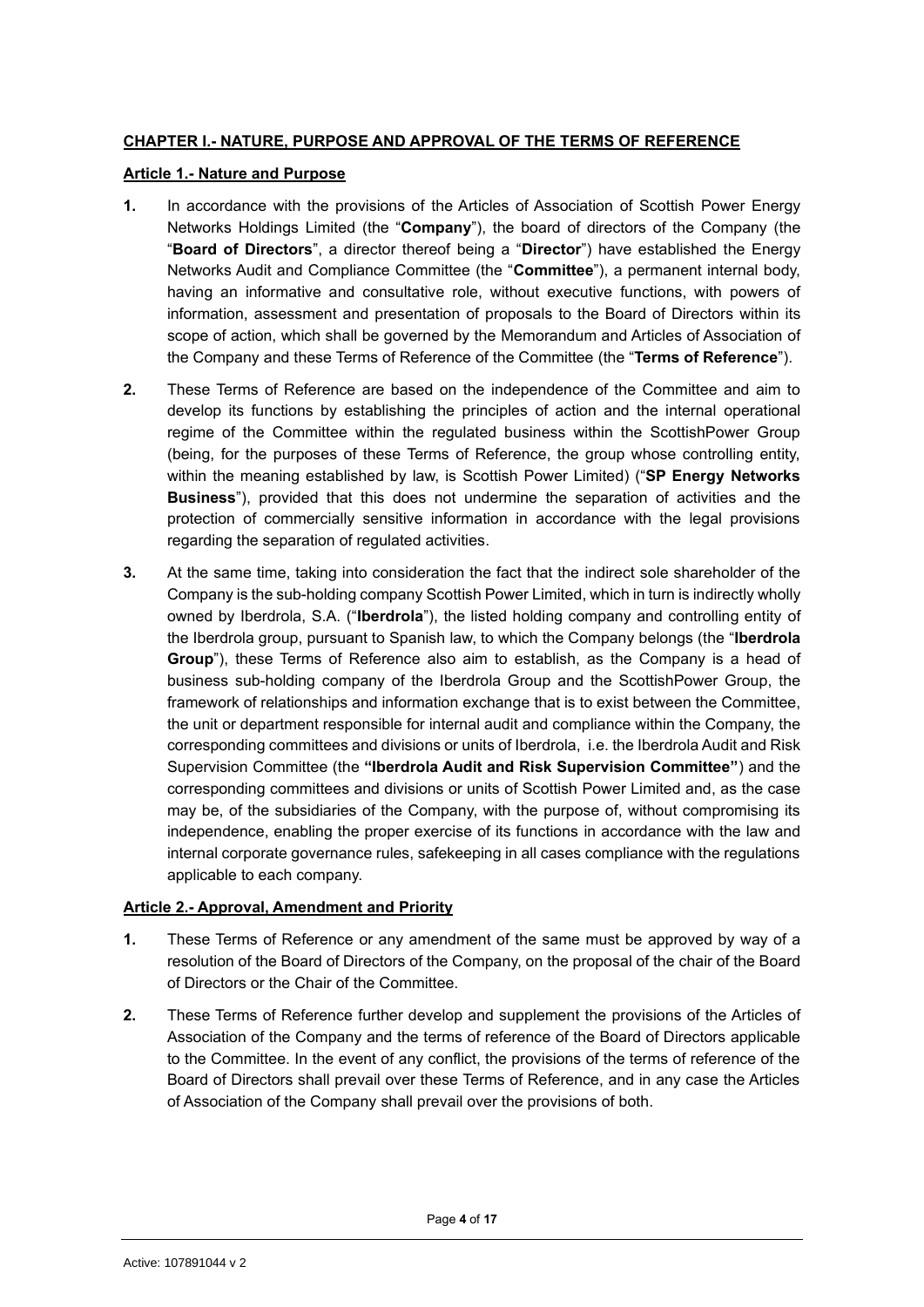#### <span id="page-4-0"></span>**CHAPTER II.- FUNCTIONS OF THE COMMITTEE**

#### <span id="page-4-1"></span>**Article 3.- Functions**

- **1.** The Committee, as well as (in their relationships with the Committee) the unit or department responsible for the Company's internal audit (the "**Internal Audit Department**"), the unit or department responsible for the Company's compliance (the "**Compliance Division**") and, when applicable, the unit or department responsible for risk management of the Company (the "**Risk Department**", and any reference to any director or head of the same shall be construed accordingly), shall exercise their functions with full autonomy, but without prejudice to the provisions of article 4 below and the establishment of an adequate framework for collaborating with and exchanging information regarding the development of their functions with the Scottish Power Limited Audit and Compliance Committee (the "**SPL Committee"**), with the Scottish Power Limited Internal Audit Department and with the Scottish Power Limited Compliance Division, provided that this does not undermine the separation of activities and the protection of commercially sensitive information in accordance with the legal provisions regarding the separation of regulated activities.
- **2.** To further elaborate and develop the Committee's responsibilities under these Terms of Reference with regard to the Internal Audit Department, the head of the Internal Audit Department shall establish an appropriate framework of cooperation, coordination and information relationships with the internal audit departments that may exist in the direct or indirect subsidiaries of the Company, always according to the *Basic Internal Audit Regulations of the Iberdrola Group*, respecting the corporate autonomy of all the companies within the ScottishPower Group.

The Company's Business Compliance Officer and, when applicable, the director of the Risk Department shall establish an appropriate framework of cooperation, coordination and information with the compliance and risk divisions and departments that may exist in the subsidiaries of the Company, respecting the corporate autonomy of all the companies within the ScottishPower Group.

- **3.** The coordination of the relationship between the Committee and the SPL Committee shall be managed by the chair of both committees and shall have the purpose of enabling the SPL Committee to be aware of any issues with a potential relevant influence at the level of the ScottishPower Group as covered by the Committee. Likewise, the Committee's (indirect) relationship with the Iberdrola's Audit and Risk Supervision Committee shall be performed according to the provisions of the *General Framework of Relations of Coordination and Information Among the Audit Committees of Iberdrola, S.A. and its Group* ("**General Framework**").
- **4.** The Committee shall have the following functions to the extent applicable to the SP Energy Networks Business:

## a) **Internal Audit:**

(i) To oversee the independence and efficiency of the Internal Audit Department, ensuring that such department has sufficient resources and the professional qualifications necessary to carry out its functions optimally, and ensuring that the Basic Internal Auditing Regulations of the Iberdrola Group as adopted by the Company (which ensures the required coordination and exchange of information for the proper compliance with the respective functions in accordance with the regulations applicable at any given time) are complied with.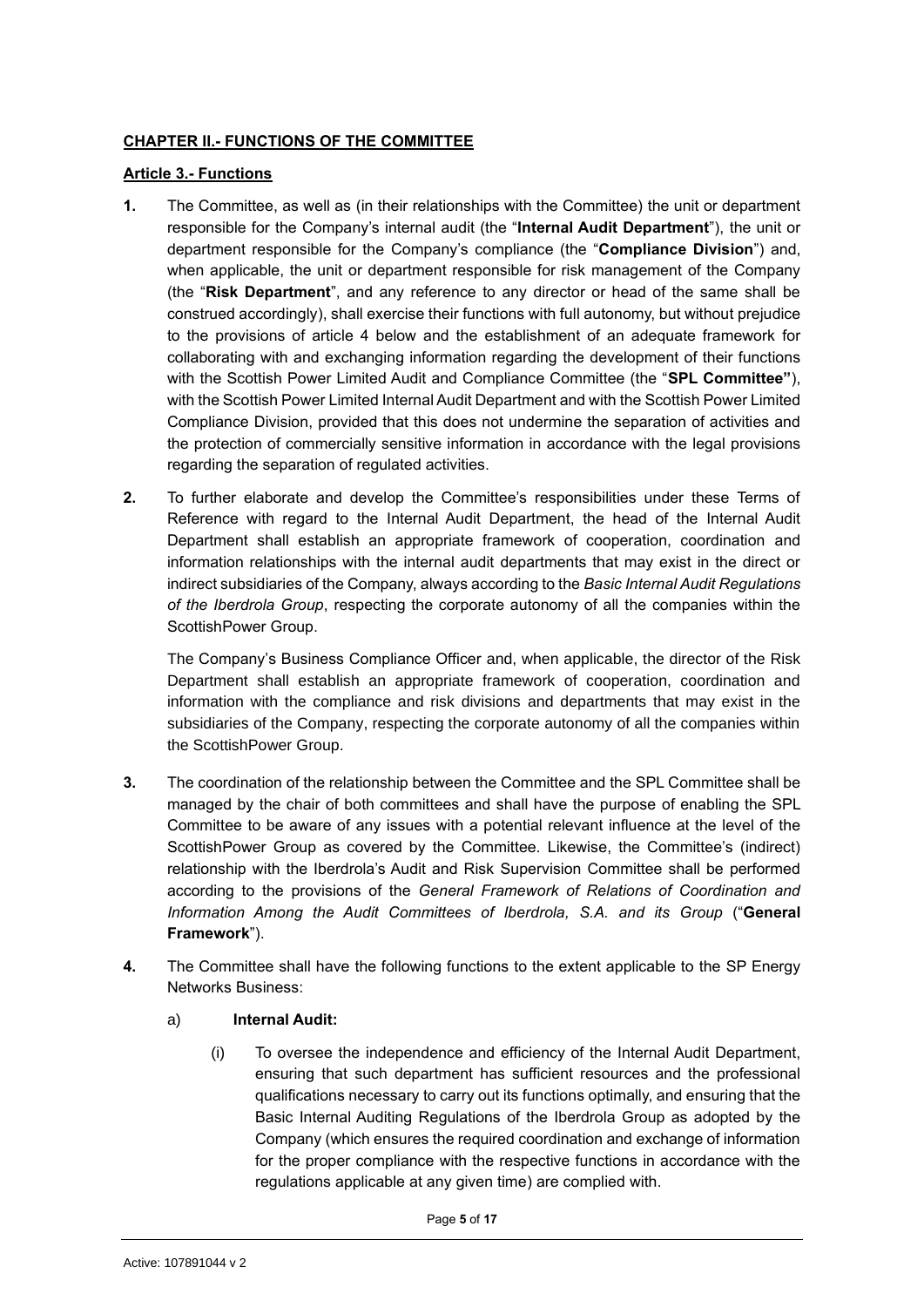- (ii) To approve the guidelines and the annual action plans established by the head of the Internal Audit Department, in accordance with the guidelines and general plans established by Iberdrola, as long as it does not undermine the separation of activities or the commercially sensitive information, in accordance with the regulation on separation of regulated activities, ensuring that it performs its functions proactively and in such a way that its activity is focused on the Company's relevant risks.
- (iii) To the extent not disposed of or dealt with by the SPL Committee, to propose the budget of the Internal Audit Department, for its approval by the Board of Directors.
- (iv) To the extent not disposed of or dealt with by the SPL Committee, to propose to the Board of Directors the appointment or removal of the head of the Internal Audit Department. For the preparation of this proposal the Chair of the Committee shall liaise with the relevant person in the Internal Audit Department of Scottish Power Limited, reporting on this to the Committee.
- (v) To oversee the performance of the Internal Audit Department, including as directed by the Chair of the Committee and also as requested by the chair of the Board of Directors. The Internal Audit Department will prepare the information required for the meetings of the Committee, with its head attending as deemed appropriate, in accordance with the provisions of article 14.2 of these Terms of Reference. The Internal Audit Department is, furthermore, required to inform the Committee of any material unforeseen incidents which may occur in the annual work plan, presenting any such incidents at the end of each year in an annual activity report. Such annual activity report will also be presented to the head of the Scottish Power Limited Internal Audit Department.
- (vi) To receive regular information on the activities carried out by the Internal Audit Department, and the head of the Internal Audit Department shall keep the Committee updated and shall liaise as appropriate with the Internal Audit Department of Scottish Power Limited to ensure that all relevant guidelines and general plans are followed by the Company, to the extent that it does not undermine the separation of activities or the protection of commercially sensitive information, in accordance with the regulations on separation of regulated activities.
- (vii) To the extent not disposed of or dealt with by the SPL Committee, to evaluate the performance of the Internal Audit Department and its head's performance. The Committee shall validate annually the objectives of the head of the Internal Audit Department prior to its submission to the Board of Directors.

The evaluation shall be constructive and shall include an assessment of the degree of compliance with the objectives and criteria established for the purpose of setting the variable components of the remuneration of the head of the Internal Audit Department, in which determination the Committee must also participate.

The conclusions of the evaluation carried out by the Committee shall be submitted to the Board of Directors to be taken into consideration when determining the remuneration. The head of the Internal Audit Department shall also be informed of such conclusions.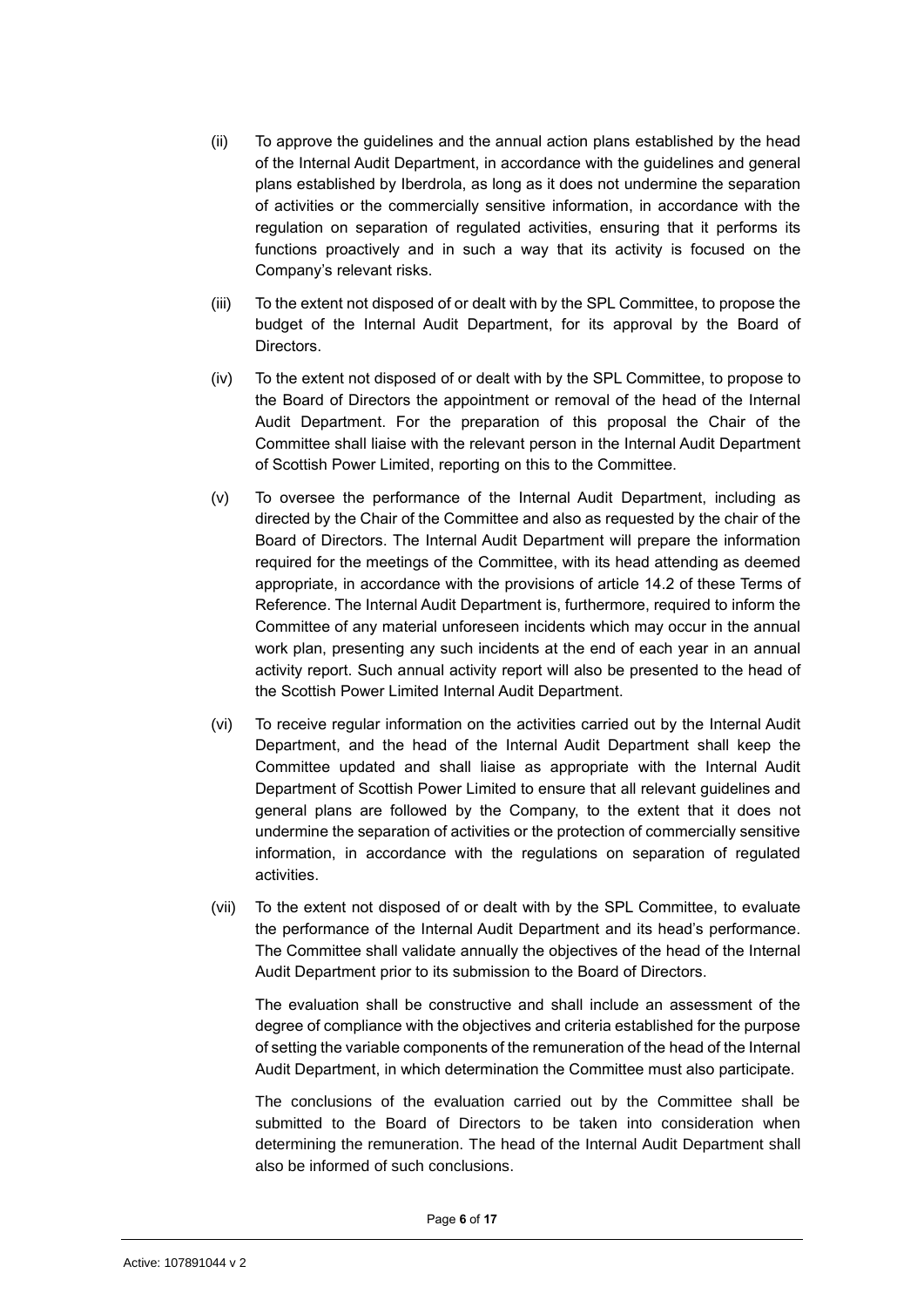(viii) To ensure that the managers of the relevant departments of the Company take into account the conclusions and recommendations in the reports of the Internal Audit Department. The head of the Internal Audit Department shall be the usual point of contact between the Committee and the rest of the Company except for risk or compliance matters or matters concerning compliance with statutory duties, good governance requirements and the prevention or correction of illegal or fraudulent conduct. The Committee may gather information and request the collaboration of any manager of the Company or of any of the Company's subsidiaries. Any such gathering of information and/or requests for collaboration shall also be notified to the chair of the Board of Directors and to the Chief Executive Officer, if there is one, but in any case without prejudice to the provisions of Article 14 below.

#### b) **Internal Monitoring and Risk Management Systems:**

- (i) To be aware of and keep under review the Company's internal risk monitoring and management systems and those of any of the Company's subsidiaries, ensuring that these are adequately adapted to the processes and general systems established by Iberdrola.
- (ii) To ensure, in accordance with the general monitoring and risk management policy established by Iberdrola, that the main risks of the Company and those of any of the Company's subsidiaries are identified, managed and adequately reported, identifying, on this basis, at least the different types of risks (e.g. operational, technological, financial, legal, climatic, social, reputational, etc.), including potential risks, which the Company and its subsidiaries may face, including financial or economic contingent liabilities and other off balance-sheet risks; the setting and reviewing of risks map and the level of risk that the Company deems acceptable; the measures necessary to mitigate the impact of any risks, should any of them materialise; and the information and internal monitoring systems which will be used to monitor and manage the aforementioned risks, including the contingent liabilities or off balance-sheet risks, periodically evaluating the effectiveness of the foregoing.
- (iii) To analyse, along with the auditors, the relevant weaknesses of the internal control system that may have been detected in the course of the audit of the Company, all without infringing the independence of any party. To this end, where appropriate, the Committee may submit recommendations or proposals to the Board of Directors and corresponding deadlines for their monitoring.
- (iv) To oversee the performance of and maintain appropriate relationships with the Compliance Division and, when applicable, Risk Department. The Risk Department, when applicable, and Compliance Division shall be the normal bodies for communication with the Committee and any other part of the Company on specific matters of risk and compliance respectively, as the Committee is responsible for preparing the information required on these issues at Committee meetings, with the director of the Risk Department and the Company's Business Compliance Officer attending them if the Committee so deems appropriate, but in any case without prejudice to the provisions of Article 14 below.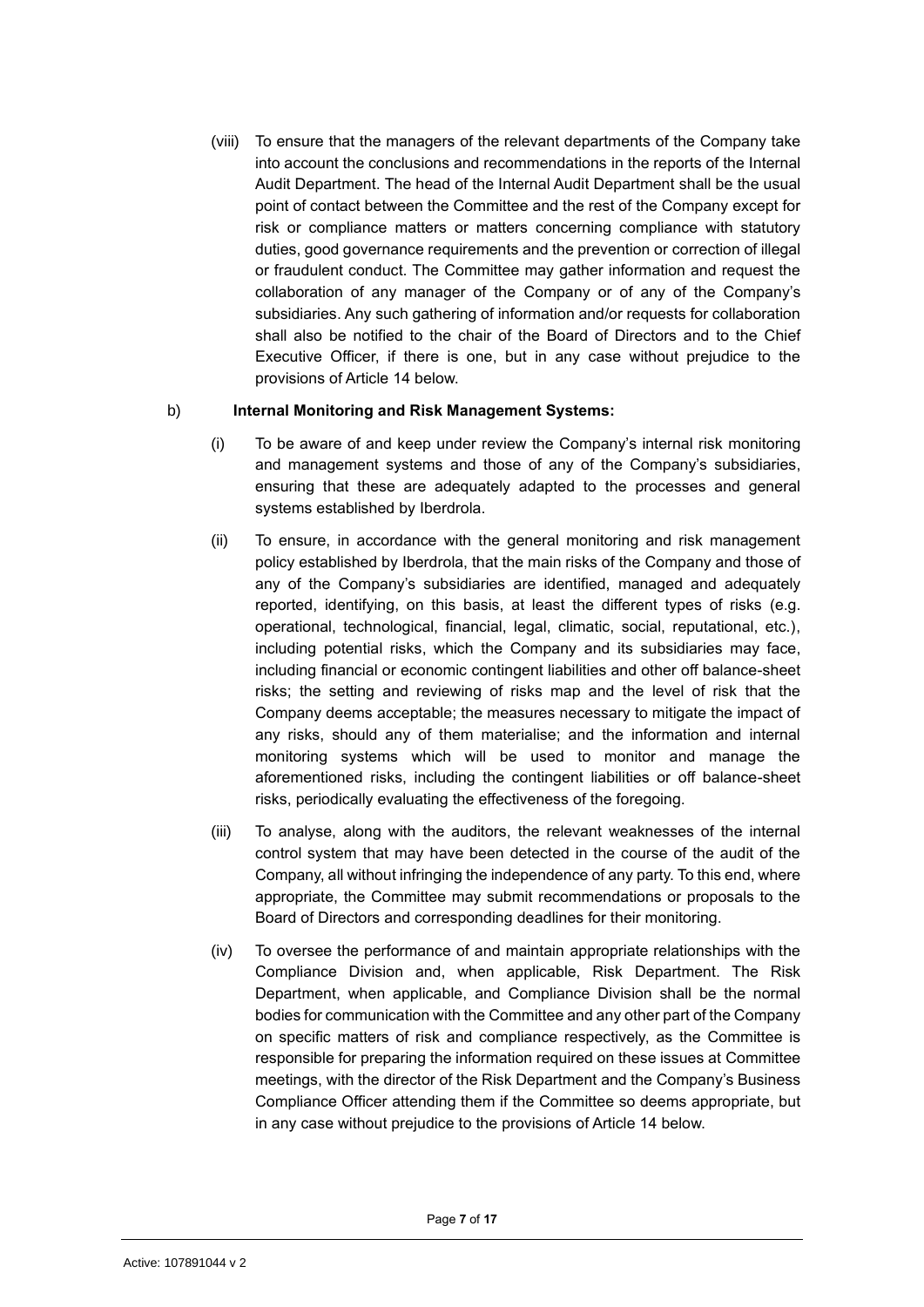- (v) To promote, always within its responsibilities, a strategy in which risk is a key factor to be taken into account in all decisions and at all levels within the Company.
- (vi) To make, at least every six months, a report regarding the internal control and risk management systems of the Company and its subsidiaries for the Board of Directors, which the Chair of the Committee will make available to the chair of the SPL Committee, in accordance with the General Framework in order to allow the SPL Committee to fulfill its duties relating to the internal control of the Iberdrola Group as well as its risk management systems.
- (vii) To inform the Board of Directors on the main litigation matters relating to the Company and its subsidiaries, in order to identify the direct or indirect risks and contingent liabilities arising from existing claims and procedures.

#### c) **Risk Department:**

- (i) To directly oversee the activities of the Risk Department and ensure its effectiveness, that it has sufficient resources, and that its members have suitable professional qualifications to most efficiently carry out its duties.
- (ii) To approve the annual plan of the Risk Department, propose its budget for the approval of the Board of Directors, and receive regular reports on the activities carried out thereby.
- (iii) To assess the performance of the Risk Department as well as the performance of its director. Each year, the Committee shall validate the objectives of the Risk Director prior to their submission to the Board of Directors. Such assessment in which the Committee should participate shall be constructive and include an evaluation of the level of compliance of said objectives and the associated criteria for the purpose of setting the variable components of the remuneration of the Risk Director. The conclusions reached against such assessment by the Committee shall be remitted to the Board of Directors to be taken into account in respect of determining said components of such remuneration and the Risk Director shall be informed of the same.

#### d) **Audited Accounts:**

- (i) To propose to the Board of Directors the appointment, and terms of engagement, of the Company's auditors, in accordance with the policy as established by Iberdrola, acting for these purposes in the interest of the Company, and as adopted by the Company. The Chair of the Committee shall make such proposal available to the chair of the SPL Committee in accordance with the General Framework.
- (ii) To establish appropriate relationships with the auditors and to receive information on those issues related to the audit process which may put their independence, at risk for examination by the Committee, as well as to ensure that there are no grounds that would prohibit the auditors from acting.
- (iii) To receive information regularly from the auditors on any issues which may be provided for in applicable legislation and/or the relevant audit practices in force from time to time, and establishing in such cases information channels between the Internal Audit Department and the Scottish Power Limited Internal Audit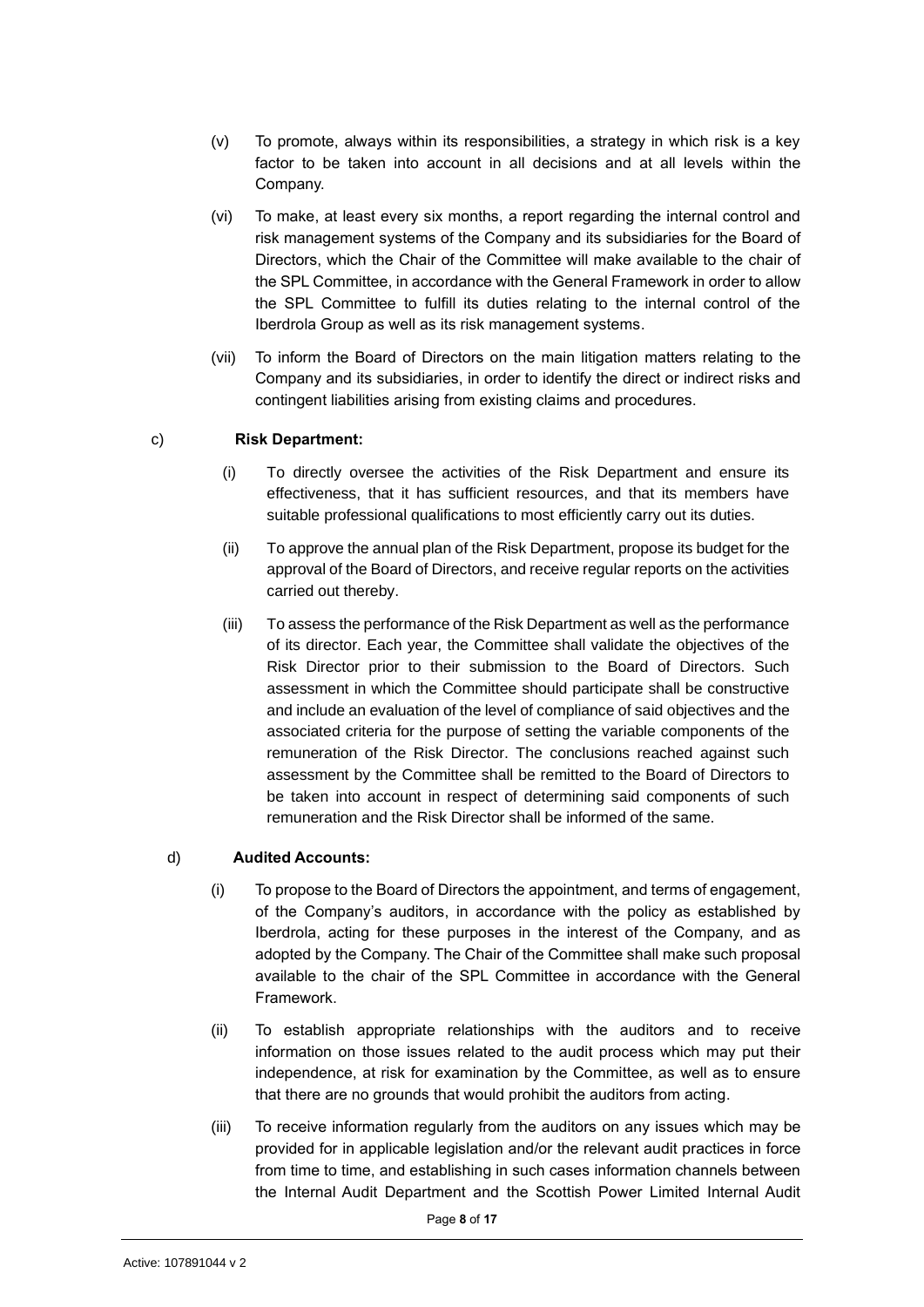Department, and the Committee shall report to the Board of Directors accordingly.

In any event, it shall receive from the Company's auditors, on an annual basis, a written confirmation of their independence in respect of the Company or entities directly or indirectly related thereto, as well as itemised and detailed information regarding additional services of any kind provided to the Company and such entities by the said auditors or by persons or entities related thereto, pursuant to the legislation governing the audit of financial statements.

- (iv) To issue, and provide to the Board of Directors, on an annual basis and prior to the issuance of the Company's auditors' report, a report setting forth an opinion on the independence of the auditors (including whether or not their independence is compromised). This report shall take into account any additional services referred to in Article 3.4(d)(iii) above, considered individually and as a whole, and also taking into account the applicable requirements as to the independence of the auditors concerning the statutory audit. The Chair of the Committee shall make this report available to the chair of the SPL Committee in accordance with the General Framework.
- (v) To receive information about any kind of additional services other than the auditservices that the auditors may provide to the Company or to its subsidiaries. The Committee shall prepare a report for the Board of Directors and shall make it available for the chair of the SPL Committee for the purposes thereof.
- (vi) To review the contents of the auditors' reports before they are issued, in order to avoid qualifications in their preparation and assess the results of each audit, overseeing the reply of the management of the Company to their recommendations.
- (vii) To serve as a communication channel between the Board of Directors and the auditors, relaying to the Board of Directors regular information updates on the audit process and results received from the auditors.

#### e) **Economic and Financial Information:**

- (i) To oversee the preparation and presentation process and the clarity and accuracy of the economic and financial information (including half year information) related to the Company and its subsidiaries, and the Committee shall receive for that purpose relevant information from the Company's subsidiaries (as required). The Committee shall ensure that the interim financial information such as may be submitted to the Board of Directors maintains the same accounting standards as the annual financial reports.
- (ii) To evaluate any proposal regarding any changes within the general accounting practices, policies and procedures of the Iberdrola Group as they relate to the Company and the ScottishPower Group and submit proposals or recommendations to the Board of Directors, aiming to safeguard the integrity of its application. Such monitoring function of the Committee shall be carried out on an ongoing basis and subject to any specific request or direction of the Board of Directors.
- (iii) To elaborate a report for the Board of Directors on the annual, half-year and quarterly financial statements. The Chair of the Committee will make these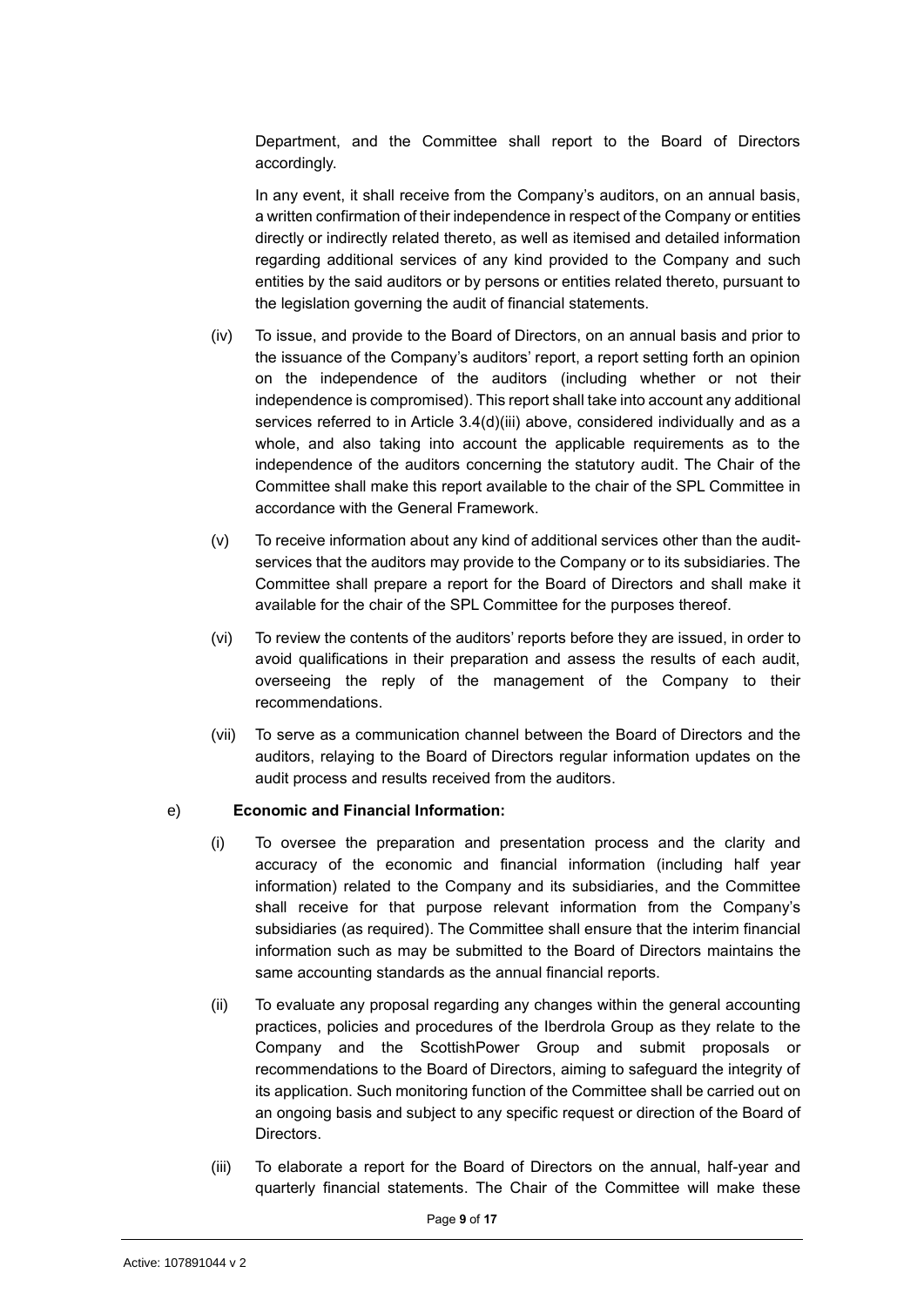reports available to the chair of the SPL Committee in accordance with the General Framework in order to allow the SPL Committee to supervise the process of preparation and submission and ensuring the integrity of the economic and financial information related to the Iberdrola Group in Great Britain.

The financial information for the consolidation shall be reported by the Committee prior to approval of the Board of Directors according to the provisions of the *Iberdrola Group Financial Information Preparation Policy*, as adopted by the Company.

- (iv) To gather information on any adjustments to financial statements identified by the auditor or resulting from the reviews carried out by the Internal Audit Department and the management team's position on such adjustments.
- (v) To oversee compliance with the legal requirements and the correct application of the national and international accounting and financial information principles and practices which may be applicable in relation to the Annual Report and Accounts and the Director's Report of the Company.
- (vi) To inform the Board of Directors of the principles on which any transactions have been carried out between the Company and any of the other companies forming part of the Iberdrola Group, and any of the Company's subsidiaries.

#### f) **Non-Financial Information:**

(i) To supervise the preparation and presentation process and the clarity and integrity of the non-financial information of the Company and its subsidiaries based on available sources of internal information in so far as such non-financial information is required and report on the same to the Audit and Risk Supervisory Committee of Scottish Power Limited.

#### g) **Compliance, Good Governance and Prevention and Correction of Fraudulent and Illegal Behaviours:**

- (i) To receive and analyse any reports or findings issued by the Compliance Division in relation to any alleged irregularities or acts contrary to the law or the rules of the Governance and Sustainability System of the Company that may affect members of the Board of Directors and propose any measure deemed appropriate and necessary (including their removal), in accordance with the conclusions reached in the Compliance Division's investigation, and subject to the rules, powers and responsibilities of the Compliance Division pursuant to the Governance and Sustainability System of the Company, and in accordance with any legal requirement.
- (ii) To receive information from the Compliance Division in connection with any matter relating to regulatory compliance and the prevention and correction of illegal or fraudulent conduct.
- (iii) To receive information from the Compliance Division on any matter related to the effectiveness of the Company's compliance system, including a regular report from the Company's Business Compliance Officer. The Committee shall then opine on the conclusions of such report regarding the effectiveness of the compliance system of the Company to the Board of Directors.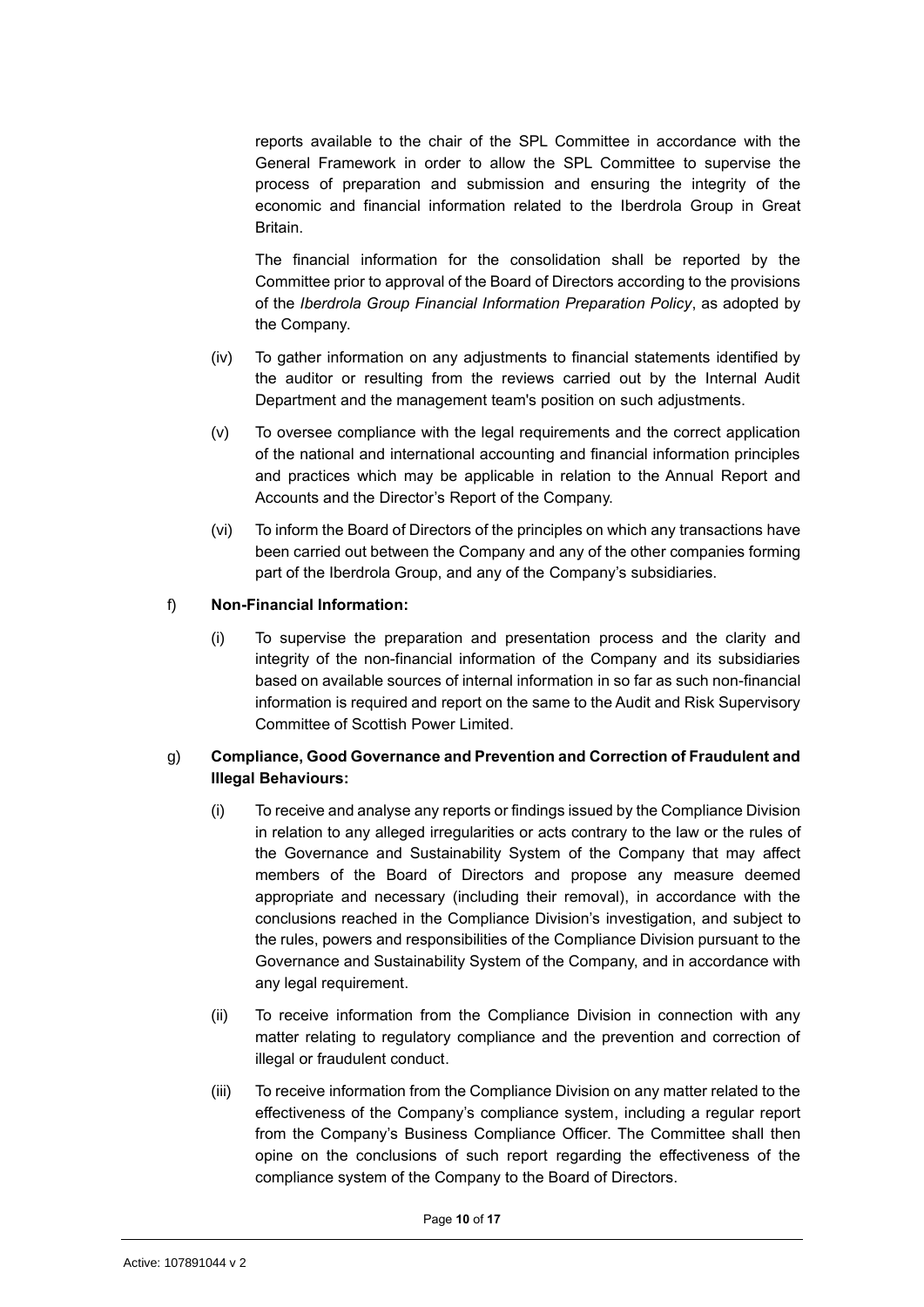- (iv) To review, through the Compliance Division, the internal policies and procedures of the Company to verify the effectiveness thereof to prevent inappropriate conduct and identify any policies or procedures that might be more effective at promoting the highest ethical standards, for submission to the Board of Directors. The Board of Directors shall be made aware of any amendments to the regulations of the Compliance Division as they apply from time to time.
- (v) To review and ratify the annual operating budget of the Compliance Division, for submission to the Board of Directors, and ensure that the Compliance Division has the necessary human and material resources available to it to perform its duties, while also ensuring its independence and effectiveness.
- (vi) To evaluate the functioning of the Compliance Division and the performance of the Company's Business Compliance Officer. Each year the Committee shall evaluate and endorse the objectives of the Compliance Division prior to their submission to the Board of Directors.

The conclusions of the evaluation carried out by the Committee shall be submitted to the Board of Directors to be taken into account when determining the Company's Business Compliance Officer's remuneration. The Company's Business Compliance Officer shall also be informed of the same.

- (vii) To approve the annual activity plan for the Compliance Division.
- (viii) To report the proposals of the appointments for the Company's Business Compliance Officer.
- (ix) To review the status of the Company's compliance with laws, regulations and internal procedures and the scope and status of systems designed to promote the Company's compliance with laws, regulations and internal procedures, through review of reports from management, legal counsel and third parties as determined by the Committee.

## h) **Irregular and Improper Financial Conduct:**

- (i) To supervise, in coordination with the mechanisms established by Iberdrola, the channels which permit employees of the Company to communicate, confidentially and, if it is deemed appropriate, anonymously, any potentially significant irregularities, especially those which are financial or accounting in nature which they may have witnessed at the Company. In doing so, the Committee shall respect applicable regulations regarding the protection of personal information and the fundamental rights of the parties involved.
- (ii) To undertake the necessary investigations regarding claims by third parties against the Company or regarding irregular or anomalous conduct, in accordance with the provisions of Article 3.4(f)(i) above.

#### i) **Related Party Transactions**

(i) To report on Related Party Transactions (as defined in the Terms of Reference of the Board of Directors of Scottish Power Energy Networks Holdings Limited) such as there may be, prior to their approval by the Company's sole shareholder or Board of Directors as appropriate, and subject to any applicable provisions in the Company's Articles of Association or the Terms of Reference of the Board of Directors.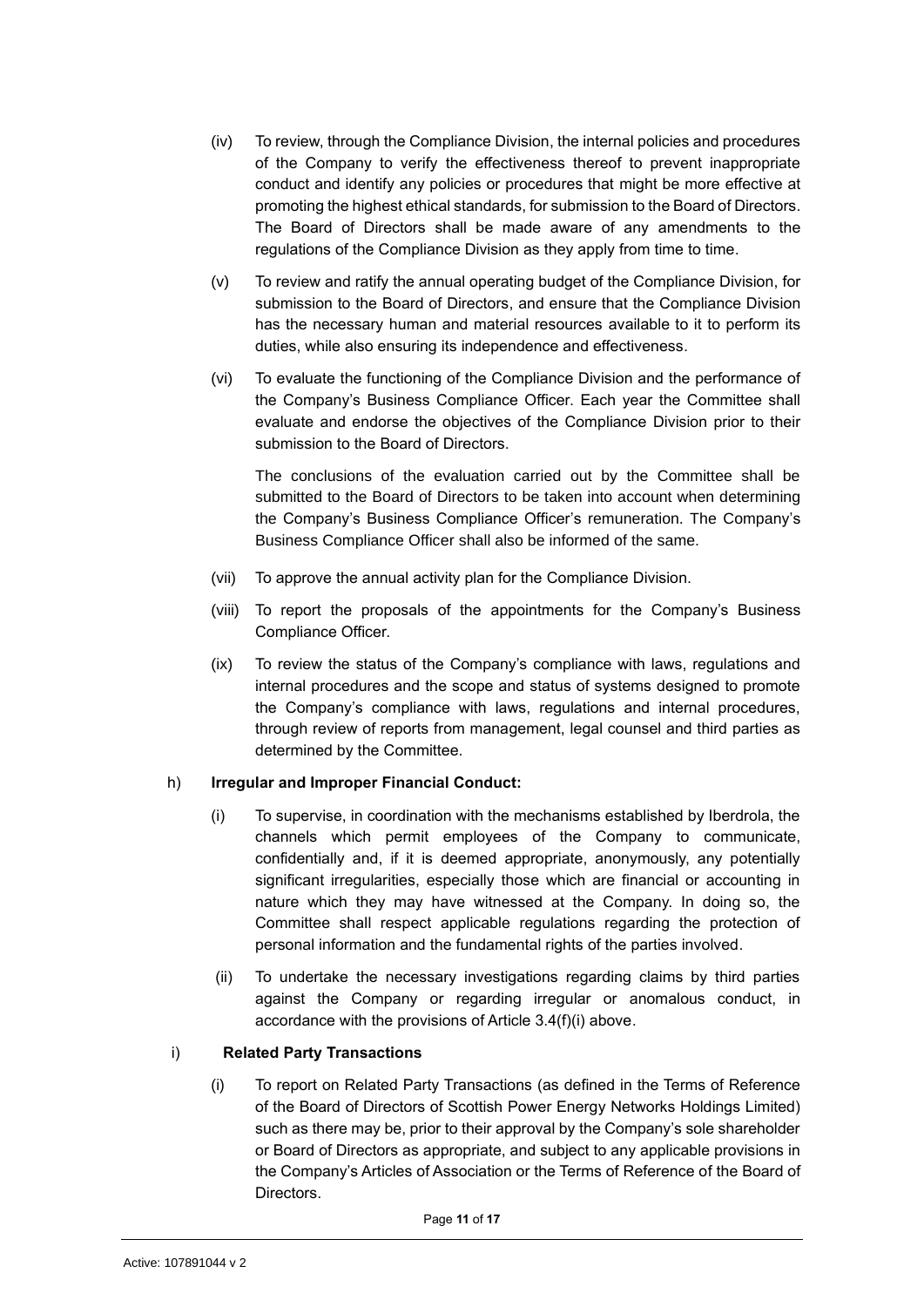- (ii) To reasonably ensure that Related Party Transactions are fair and reasonable to the Company.
- (iii) To verify, in accordance with any internal regular reporting or control procedure as may be established by the Board of Directors from time to time, where the approval of a Related Party Transaction is given without the basis of a prior report from the Committee, the fairness and transparency of that operation and, to the extent applicable, compliance with the applicable legal or regulatory criteria for disposal of such matter by delegation of the Board of Directors and without a prior report of the Committee.
- (iv) To prepare, within the first six months following the relevant financial year-end of the Company, a report on the Related Party Transactions of the Company with respect to which the Committee has issued a report in respect of that financial year.
- (v) To inform the sole shareholder of the Company of Related Party Transactions affecting a specific class of director.

#### (j) **Special Purpose Vehicles and Tax Haven Companies:**

- (i) To inform the Board of Directors, prior to adoption of any decision on the creation or acquisition of holdings in special purpose vehicles as subsidiaries (direct or indirect) of the Company or in entities domiciled in countries or territories which are considered tax havens, and of other transactions similar in nature that, because of their complexity, could undermine the transparency of the activity of the ScottishPower Group in Great Britain, and produce for the Board of Directors a report on any such proposals. The Chair of the Committee shall make this report available to the chair of the SPL Committee in accordance with the General Framework
- (ii) To produce annually, for the Board of Directors, a report on the monitoring of special purpose vehicles as subsidiaries (direct or indirect) of the Company or in entities domiciled in countries or territories which are considered tax havens and, when applicable, about their operational status. The Chair of the Committee shall make this available to the chair of the SPL Committee in accordance with the General Framework.

#### (k) **Business Separation of Activities Compliance:**

- (i) To consider on an annual basis the Business Separation Compliance Officer Report on Business Separation, submitted to the Committee to provide an update on compliance with the separation of activities focusing on the effectiveness of the practices, procedures, and systems adopted in accordance with applicable regulatory requirements of the Company and its subsidiaries.
- (ii) To overview any regulated activities business separation report of the Company and its subsidiaries.
- (iii) To inform to the Board of Directors in advance of any changes to the business separation regulatory requirements applicable to the Company and its subsidiaries.

## (l) **Tax Compliance:**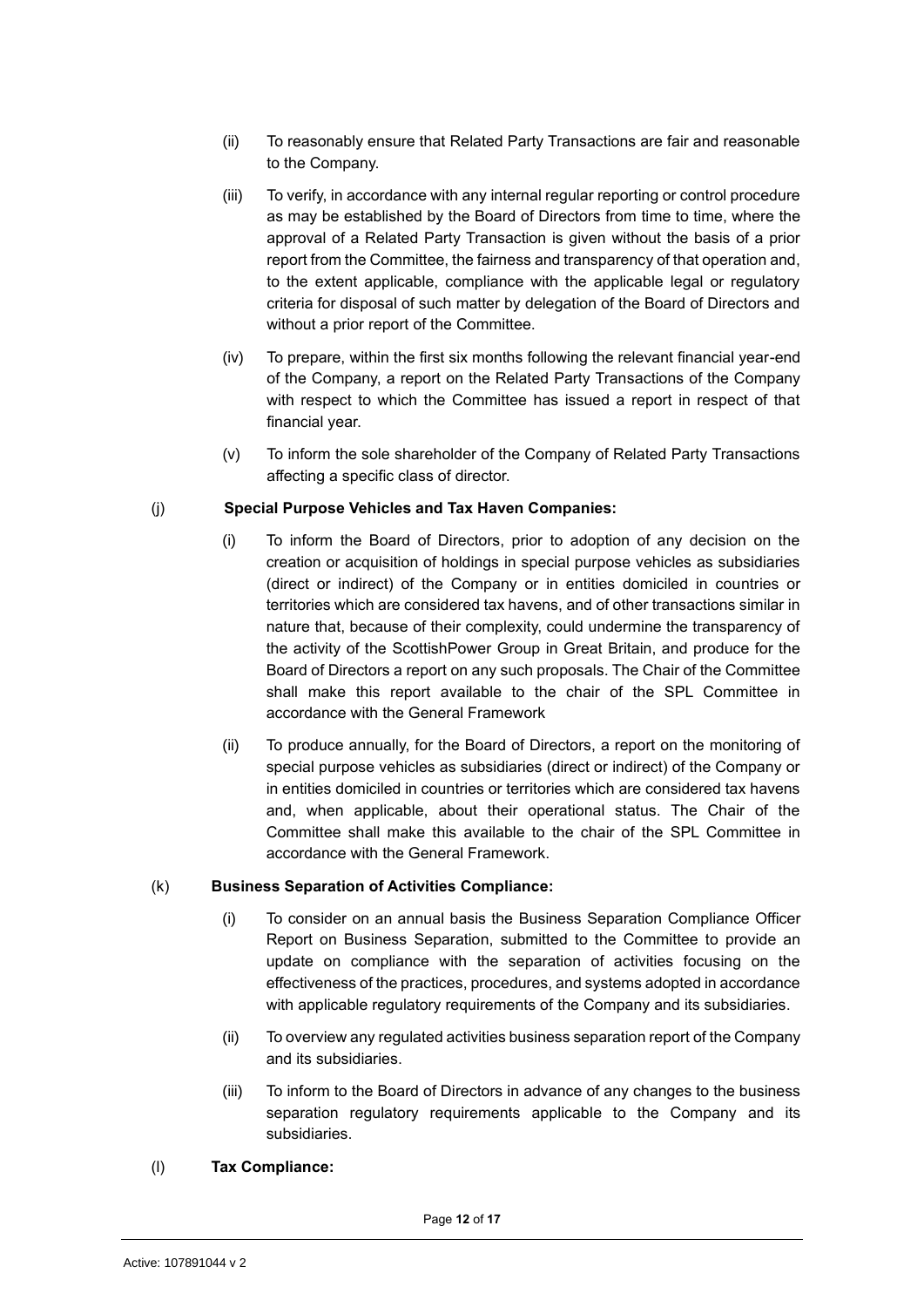- (i) To produce, for the Board of Directors, a report(s) on the level of compliance with the *Iberdrola Corporate Tax Policy* (as adopted by the Company) and the tax criteria used throughout the relevant financial year and after the submission of tax returns. The Chair of the Committee shall make this available to the chair of the SPL Committee in accordance with the General Framework.
- **5.** The Committee shall similarly assume any other functions which, as the case may be, the Articles of Association of the Company or the Board of Directors attribute to it within the SP Energy Networks Business.

#### <span id="page-12-0"></span>**Article 4.- Scope of Functions. Information to the Board of Directors**

- **1.** The functions indicated in the above Article shall extend to the Company and any and all of the Company's subsidiaries within the SP Energy Networks Business.
- **2.** At the first meeting of the Board of Directors subsequent to any meeting(s) of the Committee the Chair shall inform the Board of Directors of the resolutions and significant events which occurred at the meeting(s) of the Committee.

#### <span id="page-12-1"></span>**Article 5.- Annual Report**

The Committee shall, within six months of the end of the year, submit to the Board of Directors for its approval an annual report of its activities, which shall include an evaluation of the adequacy of the Committee's Terms of Reference and an evaluation of the Committee's performance during the previous year. This annual report shall subsequently be made available to the chair of the SPL Committee for the purposes of its compliance activities in accordance with the General Framework, all of it fully respecting the principle of separation of activities and the protection of commercially sensitive information, according to the regulations on separation of regulated activities.

#### <span id="page-12-2"></span>**CHAPTER III.- FORMATION, APPOINTMENT AND CESSATION OF MEMBERS**

#### <span id="page-12-3"></span>**Article 6.- Formation**

- **1.** The Committee shall be formed of three (3) Directors, from among which at least two (2) of them shall be independent Directors.
- **2.** The Committee shall have a chair (the "**Chair**") and a secretary, with the secretary responsible for the record keeping, preservation and safekeeping of the minute books of the Committee and of the corporate documentation produced in relation to its functioning.
- **3.** In the event of absence of the Chair at a meeting of the Committee, the role of the Chair shall be taken up by the member with the greatest seniority by length of service in office at the meeting for the purposes of that meeting only, and in the case of equal seniority by length of service in office, by mutual agreement of the members present as to which of the persons with equal seniority should take up the role.

In the event of absence of the secretary at a meeting of the Committee, the members of the Committee present shall nominate one of them to carry out his/her duties.

**4.** The Chair of the Committee must be appointed from among the independent Directors forming part thereof.

#### <span id="page-12-4"></span>**Article 7.- Appointment**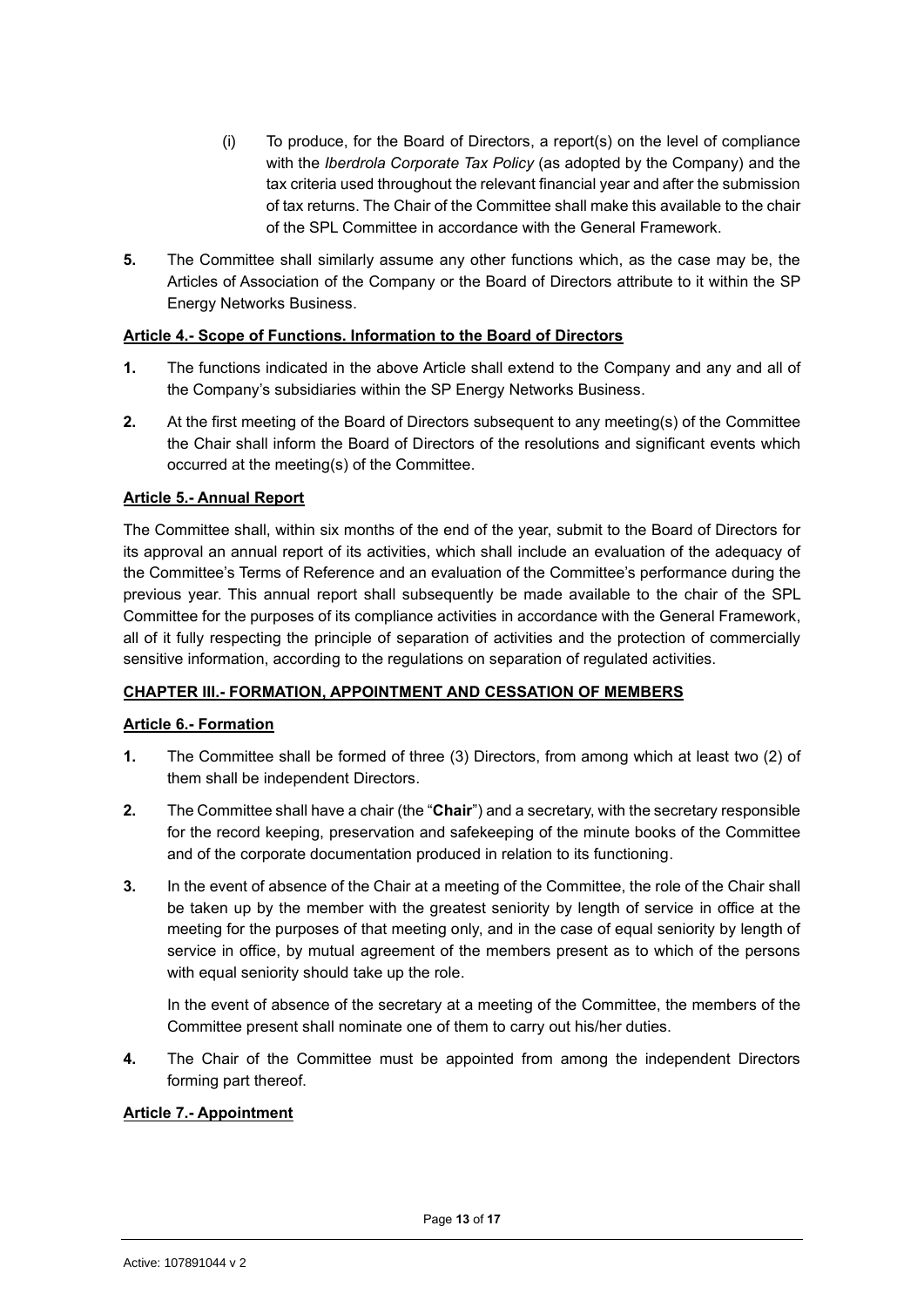- **1.** The members of the Committee, as well as the Chair, shall be appointed by the Board of Directors.
- **2.** The Board of Directors shall attempt to ensure that the members of the Committee and in particular its Chair, have the necessary experience and knowledge of accounts, audit or risk management, which is adequate for the functions they are asked to provide, that at least one of them has experience in information technology and that, as a whole, the members of the Committee have relevant expertise in financial and internal control matters, as well as in relation to the energy (or utilities) sector, all to the extent relevant. It shall not be necessary for them to be experts in these areas as such.

#### <span id="page-13-0"></span>**Article 8.- Duration**

- **1.** The Directors sitting on the Committee shall exercise this office while their appointment as Directors of the Company continues in force, unless the Board of Directors agrees otherwise.
- **2.** The Directors which make up the Committee, and which are re-elected as Directors of the Company in accordance with the Articles of Association, shall continue to carry out their positions on the Committee without the need for a new election, unless the Board of Directors agree otherwise.

#### <span id="page-13-1"></span>**Article 9.- Cessation**

The members of the Committee shall cease in their positions:

- (a) if/when they cease to be Directors of the Company; or
- (b) by resolution of the Board of Directors.

#### <span id="page-13-2"></span>**Article 10.- Training Programme**

- **1.** The Committee shall have a periodic training scheme to ensure that its members are kept up to date with developments in accounting standards, the specific regulatory framework for the Company's businesses, internal and external audit, risk management and supervision, internal control and technological advances, and compliance all as relevant to the Company.
- **2.** New members of the Committee shall be given a member´s welcome pack or induction prior to their attendance of their first meeting.

#### <span id="page-13-3"></span>**CHAPTER IV.- MEETINGS OF THE COMMITTEE**

#### <span id="page-13-4"></span>**Article 11.- Sessions**

- **1.** The Committee shall meet as many times as is considered necessary in the opinion of the Chair to comply with their undertakings, and at least four (4) times a year, or when half of its members so request it. The meeting schedule shall be fixed by the Committee before the beginning of each calendar year and shall include the tentative agendas and any attendance by non-Committee members that may be deemed necessary, subject, in each case, to any amendment of the same made by Committee resolution or at the direction of the Chair ad hoc. The case of a meeting taking place by telephonic or other non-physical means, such meeting shall be called to take place at the registered address of the Company, while the meeting shall be deemed to take place where the largest group of those participating in the conference is assembled, or, if there is no such group, where the chair of the meeting then is.
- **2.** The chair of the Board of Directors and, if it exists, the Chief Executive Officer, may request informative meetings with the Committee, on an exceptional basis.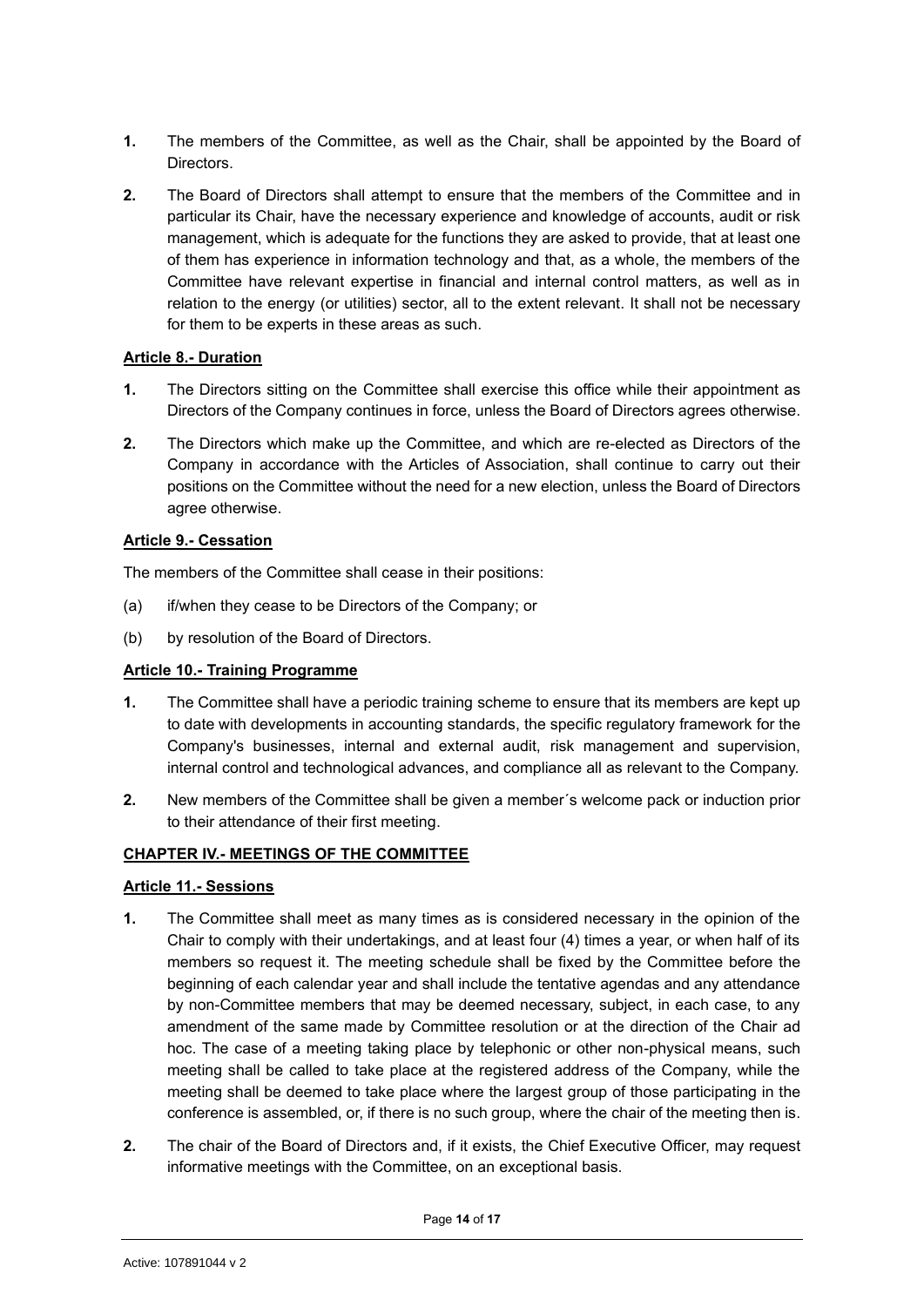#### <span id="page-14-0"></span>**Article 12.- Meeting Calls**

- **1.** The secretary of the Committee at the request of the Chair, may give notice of the calling of a meeting of the Committee by the use of any telematic or digital means and, particularly, through a secure Directors´ website, indicating the place, date and time of the meeting, as well as the agenda to be followed.
- **2.** The calling of a meeting must be made in time to be received by the members of the Committee not later than the third day prior to the date of the meeting, unless there is a need for an urgent meeting.
- **3.** In relation to the information made available to the Directors prior to or during the meeting, any digital tools that are necessary for the fulfilment of their duties shall be made available to the Directors, where appropriate
- **4.** It shall not be necessary to call meetings of the Committee in advance when all the members of the Committee are present and unanimously accept holding the meeting and debating the points on the agenda.

#### <span id="page-14-1"></span>**Article 13.- Quorum, Attendance and Adoption of Resolutions**

- **1.** The Committee shall be quorate when a majority of its members are present or duly represented.
- **2.** Any member of the Committee may delegate his/her representation and vote to another member of the Committee in writing (including by electronic means), which may include specific instructions as to how to cast his/her vote, addressed to the secretary of the Committee.
- **3.** Meetings of the Committee shall be presided over by the Chair, who will be assisted by the secretary of the Committee.
- **4.** A meeting of the Committee may be held in several places provided that the members are connected to each other by a system that permits for discussion to take place among those participating in the proceedings, as well as for the casting of votes, all in real time, adopting, where appropriate, any procedure that ensures that those participating in the proceedings can be identified, that the confidentiality of the proceedings is preserved and that an account of the proceedings (and any decisions adopted therein) is duly taken and preserved.
- **5.** If none of the members of the Committee make any opposition, votes may be made in writing and without a Committee meeting, as permitted by the Articles of Association of the Company.
- **6.** Resolutions shall be adopted by a majority of votes of the members of the Committee present or duly represented at the meeting. In the event of a tie, the Chair will have a casting vote.
- **7.** The secretary of the Committee shall:
	- a) draw up the minutes of each meeting, which shall be approved at the end of the same meeting or at the start of the immediately subsequent meeting; and
	- b) make, maintain and circulate to the members of the Committee records of resolutions passed in writing.

#### <span id="page-14-2"></span>**Article 14.- Attendance to the Meetings of the Committee**

**1.** At the request of the Chair, addressed for such purposes to the chair of the Board of Directors, any Director may be requested to attend a meeting of the Committee. The Chair may also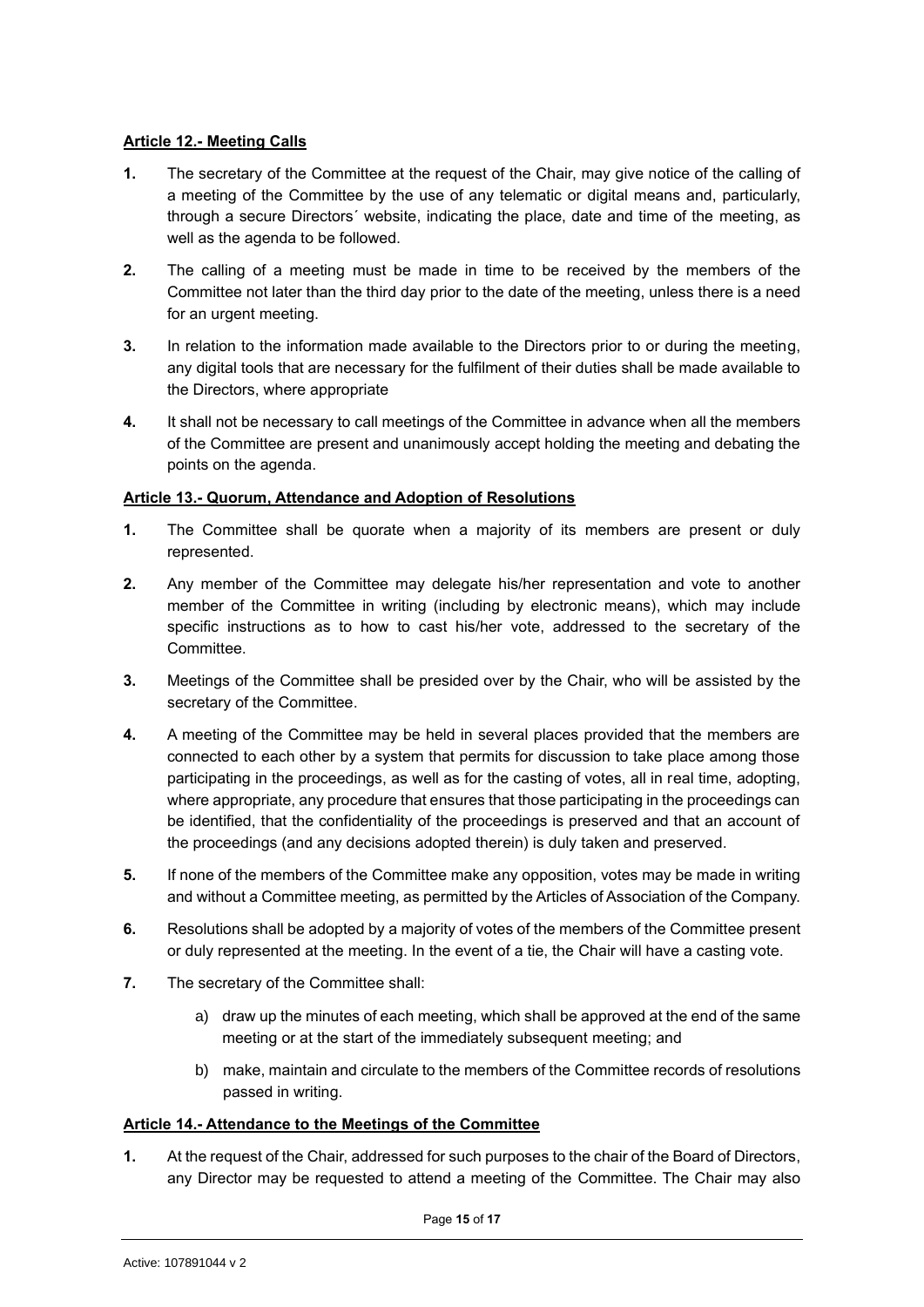request, through the secretary of the Committee, the attendance of any manager or employee of the Company as well as of any member of the management decision-making bodies of the companies in which the Company has an interest provided that there is no legal impediment thereto.

- **2.** The Committee may request the presence at its meetings of both the Company's auditor as well as the auditor of any entity in which the Company has an interest, provided that there is no legal impediment thereto. Under no circumstances shall the Company's auditor attend the decision-making part of the meetings of the Committee.
- **3.** The attendance of managers, employees or other Directors (executive or not) to the meetings of the Committee shall be only as required, and with the previous invitation of the Committee's Chair, through the secretary of the Committee, and each such attendance shall be limited to those items on the agenda for which the attendee has been called and the attendee shall not attend the decision-making part of the meetings of the Committee.

## <span id="page-15-0"></span>**CHAPTER V.- POWERS OF THE COMMITTEE, PARTICIPATION, RIGHTS TO RECEIVE INFORMATION OF THE MEMBERS THEREOF AND DUTIES**

#### <span id="page-15-1"></span>**Article 15.- Specialist Services**

- **1.** The Committee shall have free access, through the secretary of the Board of Directors, to any type of information or documentation held by the Company relating to matters within the Committee's competence and which it considers necessary for the fulfilment of its functions, without prejudice to the limitations arising from the legal provisions regarding the separation of regulated activities in Great Britain.
- **2.** Likewise, the Committee may, at the Company's expense, seek the collaboration or advice of external professionals, who shall submit their reports directly to the Chair of the Committee, who, subject to the provisions of Article 14.2, may attend the meetings of the Committee, as well as the meetings of the Board of Directors when required, and who may speak at the meetings but may not vote. In that case, the Committee shall take any such action to ensure that any conflict of interest which may arise does not undermine the independence of the external advice received.
- **3.** Employment of such specialists shall be made in accordance with any relevant provision of the Articles of Association, the Governance and Sustainability System of the Company and any other applicable rule or regulation.

#### <span id="page-15-2"></span>**Article 16.- Participation and Rights to Receive Information**

- **1.** The Chair of the Committee may take any action to ensure that each member may participate in the deliberations of the Committee free from any internal or third-party pressure (perceived or otherwise), and to encourage constructive, critical, diverse and free dialogue between members, in order to support the activities of the Committee.
- **2.** The Chair of the Committee, by way of the secretary of the Committee as required, shall provide all required information and documentation to the other members of the Committee sufficiently in advance of each meeting so that they can properly analyse such information in advance and prepare for the meeting.

#### <span id="page-15-3"></span>**Article 17.- Duties of Committee Members**